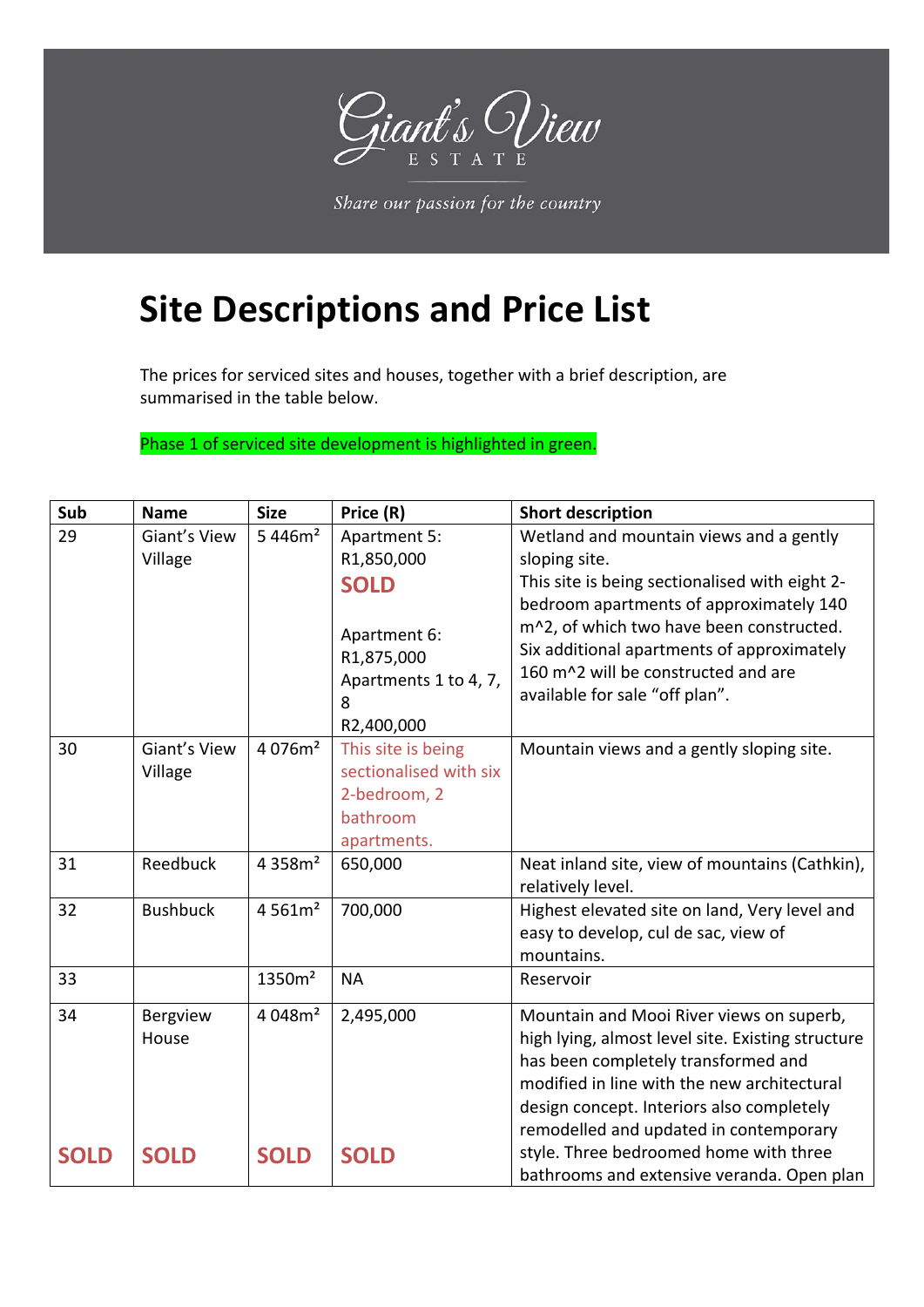

Share our passion for the country

|                          |                                                 |                     |             | living areas. Very large garage and workshop                                                                                                                                                                                                             |
|--------------------------|-------------------------------------------------|---------------------|-------------|----------------------------------------------------------------------------------------------------------------------------------------------------------------------------------------------------------------------------------------------------------|
| 35                       | <b>Grey Duiker</b>                              | 4 047m <sup>2</sup> | 850,000     | area.<br>Mooi River and mountain views. Pretty<br>upstream river view. Gently sloping site.                                                                                                                                                              |
| 36                       | Serval                                          | 4.015m <sup>2</sup> | 750,000     | Mooi River and mountain views. Pretty<br>upstream river view. Gently sloping site.                                                                                                                                                                       |
| 37                       | Caracal                                         | 5 $640m2$           | 700,000     | Largest site for sale. River and mountain<br>views, mild slope, direct access to wetland<br>and river. Panhandle                                                                                                                                         |
| 38                       | Cape<br>Clawless<br>Otter                       | 4 078m <sup>2</sup> | 750,000     | Some river views, mountain views, good<br>elevation, pretty upstream river view.                                                                                                                                                                         |
| 39                       | <b>Spotted</b><br><b>Necked</b><br><b>Otter</b> | 4093m <sup>2</sup>  | 800,000     | Mountain view, wetland view.                                                                                                                                                                                                                             |
| 40                       | Crowned<br>Crane                                | 4 964m <sup>2</sup> | 700,000     | Wetland view, panhandle, direct access to<br>wetland and river.                                                                                                                                                                                          |
| 41                       | The Poplars                                     | 4023m <sup>2</sup>  | 2,250,000   | Mountain and wetland views. Existing<br>cottage completely transformed, modified<br>and expanded in line with the new<br>architectural design concept. Interiors also<br>completely remodelled and updated in<br>contemporary style. Three bedrooms, two |
| <b>SOLD</b>              | <b>SOLD</b>                                     | <b>SOLD</b>         | <b>SOLD</b> | and a half bathrooms and extensive veranda.<br>Open plan living areas. Double garage.                                                                                                                                                                    |
| 42                       | Fish Eagle                                      | 4 996m <sup>2</sup> | 650,000     | Wetland view, panhandle, direct access to<br>wetland and river.                                                                                                                                                                                          |
| 43                       | Long<br><b>Crested</b><br><b>Eagle</b>          | 4016m <sup>2</sup>  | 700,000     | Wetland and mountain views.                                                                                                                                                                                                                              |
| 44                       | Gymnogene                                       | 4046m <sup>2</sup>  | 700,000     | Mountain and wetland views.                                                                                                                                                                                                                              |
| $\overline{\mathbf{45}}$ | Pied<br>Kingfisher                              | 4 007m <sup>2</sup> | 750,000     | Dam and mountain views.                                                                                                                                                                                                                                  |
| 46                       | Porcupine                                       | 4028m <sup>2</sup>  | 750,000     | Dam and mountain views.                                                                                                                                                                                                                                  |
| 47                       | Giant<br>Kingfisher                             | 4 018m <sup>2</sup> | 700,000     | Dam and mountain views, easy access to<br>Kamberg Road.                                                                                                                                                                                                  |